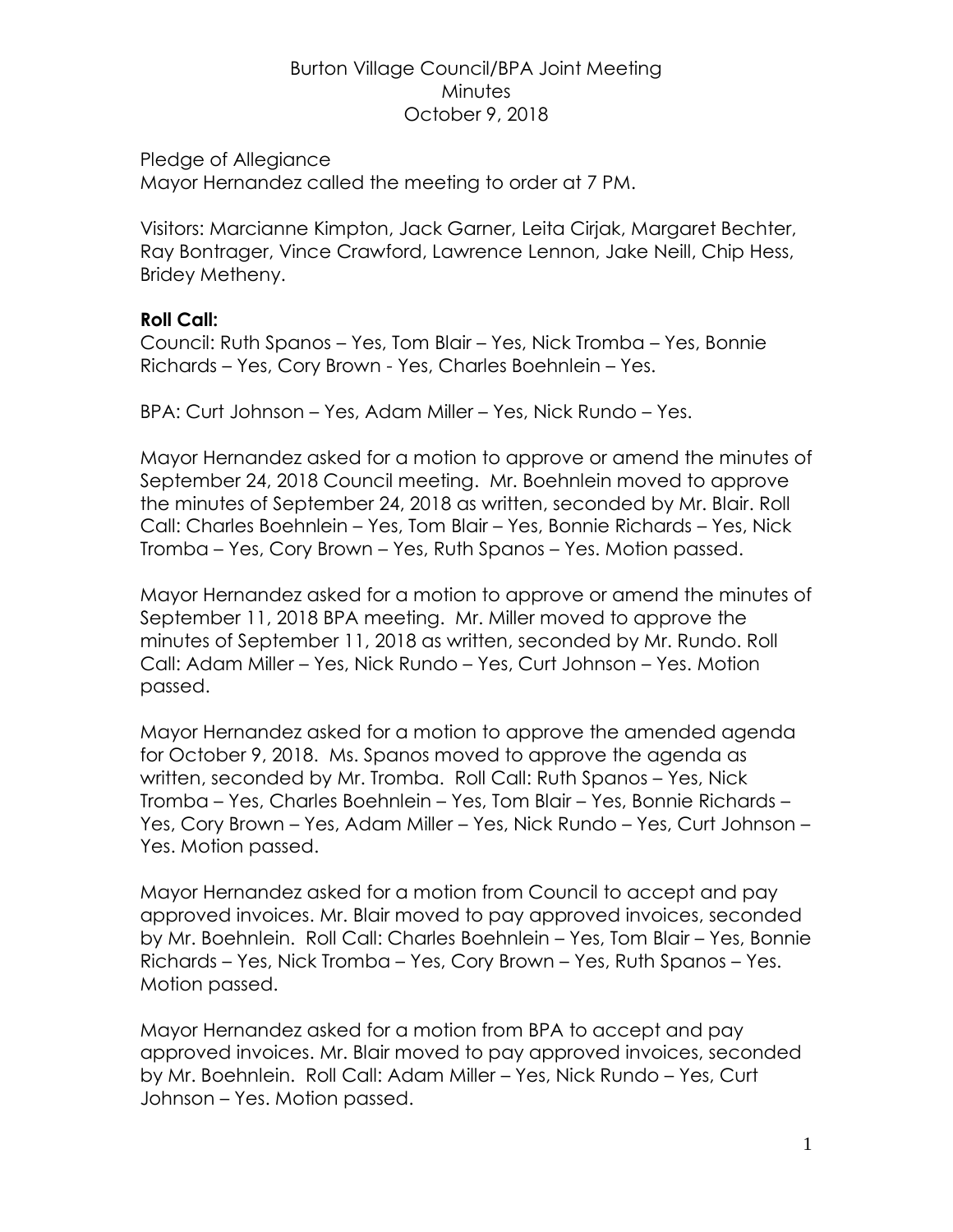#### **Fiscal Officers Report**

Ms. Dahlhausen stated she received an update on the employee healthcare increase, which will be 3.6%. Originally the increase was 9.2% but our insurance salesman was able to decrease it. Council was pleased to hear it went down.

#### **Cashiers Report**

Ms. Hernandez stated there were 111 delinquent customers would like to send shut off letters to delinguent customers to be paid by October 29<sup>th</sup>. The Board agreed to send letters.

Ms. Hernandez presented a new software company that she feels is more user friendly. She said it allows access for the customer to go online and pay without a charge as well as ACH bank drafts, and they can view their account balance and history. The software is UBMAX and Ms. Hernandez thinks customers will get more for little to no additional cost. The software would also allow for Mr. Neill to log into accounts instead of having to contact Ms. Hernandez when he is out checking readings. The Board would like to have a webinar before they make a decision.

Mr. Tromba asked if the system allows for the single trash hauler to be added. Ms. Hernandez stated it would allow for this service.

## **Engineers Report**

Mr. Hess stated the next application for the Goodwin Ave Project is due in November.

Mr. Johnson suggested Council look into placing a self-sustaining levy on the ballot for the Police Department. He feels the department takes money that could be used for curb and street repairs, which are in poor condition.

Mr. Hess will respond to Mr. Neill soon concerning the chemical feed.

## **Operators Report**

Mr. Neill stated that everything is running smoothly and the site work for the WWTP has begun.

Mr. Neill had some maintenance completed on the heater.

Mr. Neill will correlate the Hickox Road repair with the Street Department.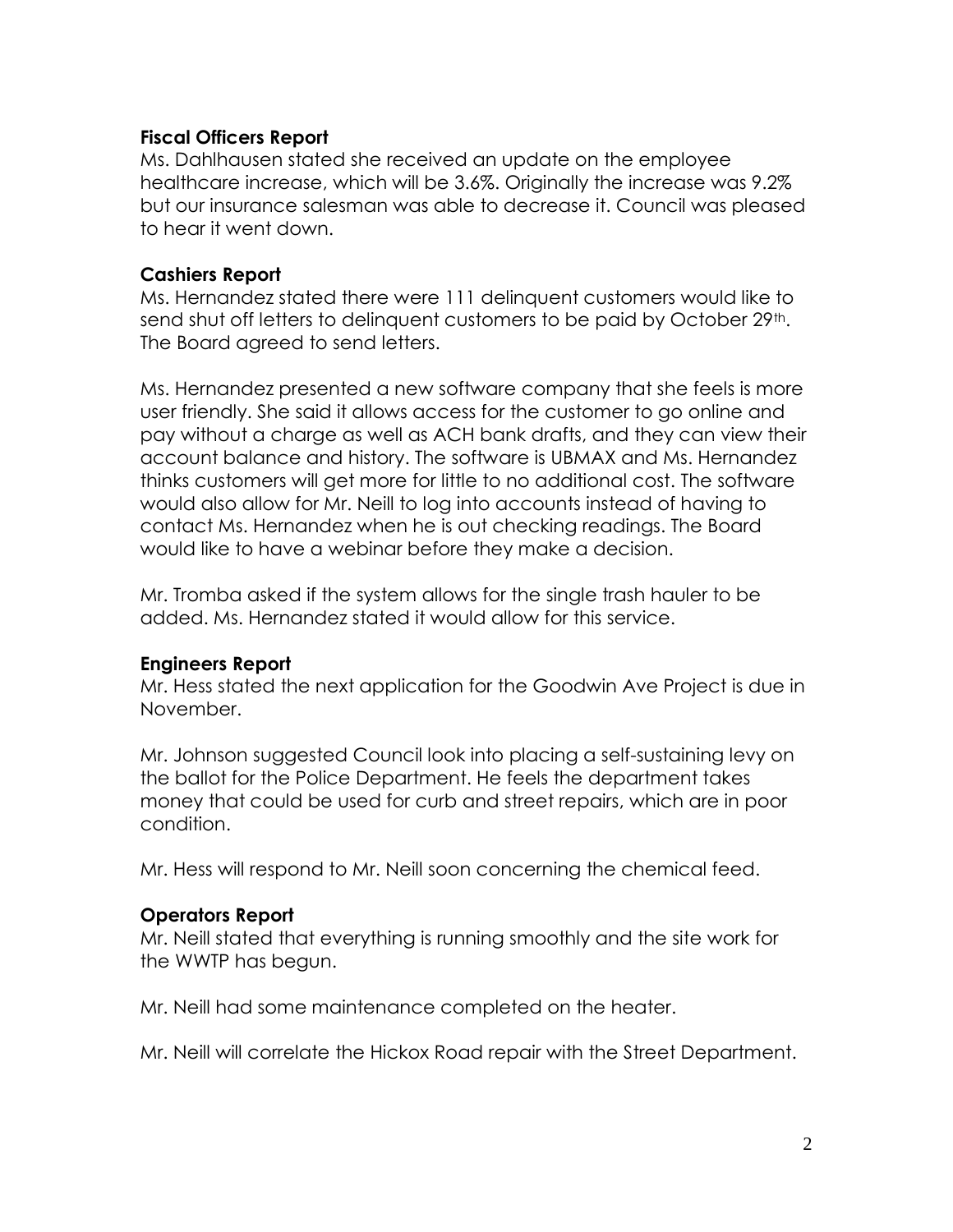## **Ordinances and Resolutions**

Mayor Hernandez placed Ordinance 2344-18, hiring Jennell Dahlhausen for the position of full-time Fiscal Officer on first reading. Mr. Boehnlein moved to waive further readings, seconded by Mr. Blair. Roll Call: Charles Boehnlein – Yes, Tom Blair – Yes, Bonnie Richards – Yes, Nick Tromba – Yes, Cory Brown – Yes, Ruth Spanos – Yes. Motion passed.

Mr. Boehnlein moved to adopt, seconded by Mr. Blair. Roll Call: Charles Boehnlein – Yes, Tom Blair – Yes, Bonnie Richards – Yes, Nick Tromba – Yes, Cory Brown – Yes, Ruth Spanos – Yes. Ordinance 2344-18 is adopted.

# **Mayors Report**

The Mayor stated he would like to hold trick-or-treat hours from 6-8PM on October 31st. Council agreed. Mr. Blair stated the Chamber will be holding a costume contest after trick-or-treating.

Mayor Hernandez was pleased with the public participation at the meeting to discuss a single trash hauler. He and Mr. Tromba will compile their information for Councils review.

A proposal for the Log Cabin/Chamber of Commerce will be discussed at the October 22<sup>nd</sup> meeting.

The Mayor will attend the meeting with the Fire Department on October 16<sup>th</sup> to discuss an RFP proposal.

# **Old Business**

Mr. Lennon is upset that he is being forced to put two meters on his duplex in the village. He said that he has good renters and is going to have to raise the rent if he has to plumb the house for the two meters. He doesn't understand why he should have to have two meters because the village didn't budget properly.

Mr. Lennon was told that all apartments with multiple dwellings were required to install multiple meters but they overlooked his duplex at that time. The Board added another option is a 25% surcharge on his bill if Mr. Lennon doesn't want the two meters. It is very important for everyone to pay their fair share for the water and sewer. After much discussion, Mr. Lennon said he is going to contact his legal counsel.

Mayor Hernandez will have a handout for the updated Strategic Plan at the next meeting on October 22nd.

Mayor Hernandez stated the village is waiting to hear back on the purchase of the village website domain to look into village emails. Mr.